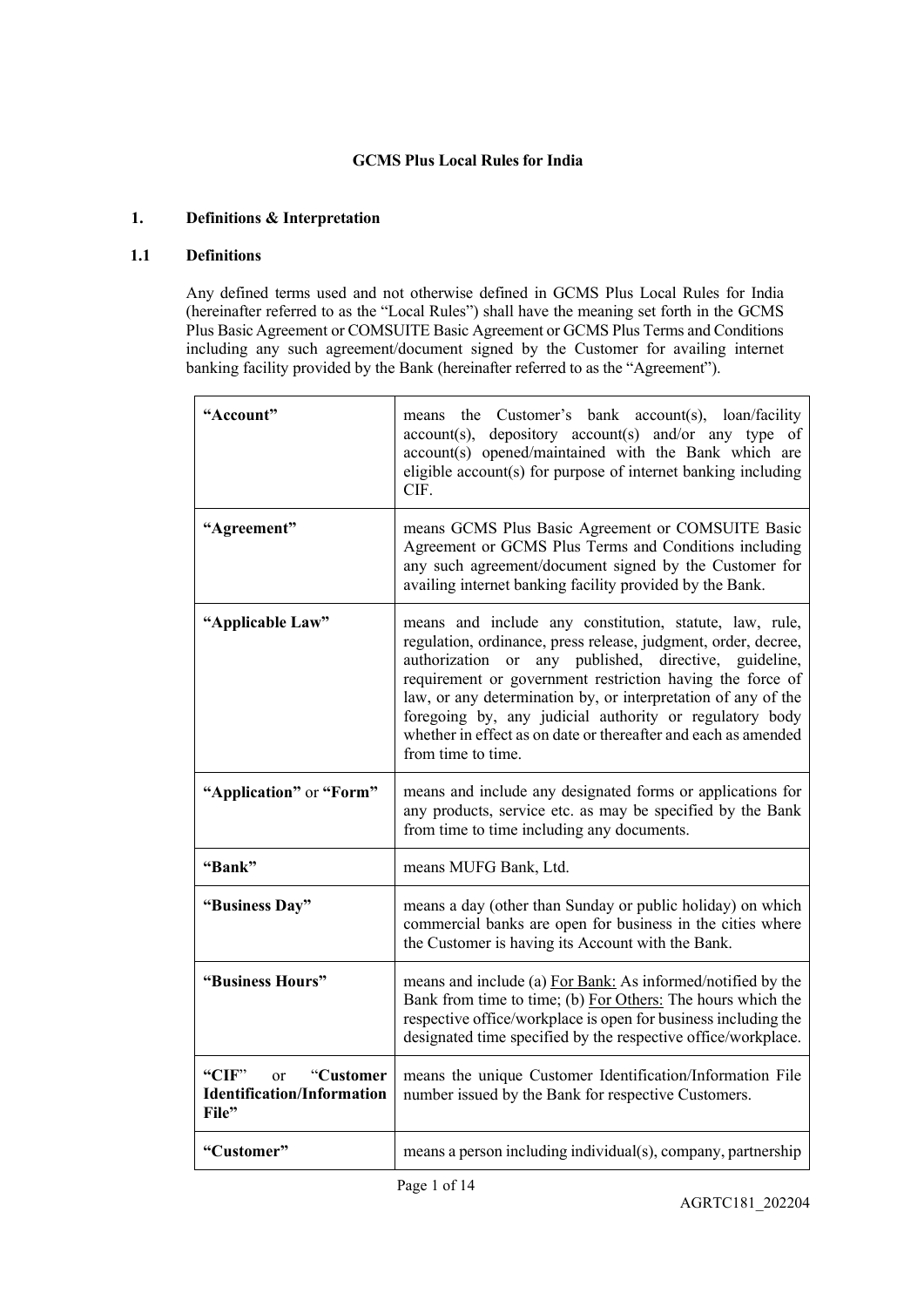|                                                                              | firm, trust, club/association etc, who has an Account with the<br>Bank and/or who has been authorized by the Bank to avail of<br>the internet banking services inter alia on the terms and<br>conditions contained herein or having a CIF.                                                                                                                                                                                                                                                                                                                                                                                                                                                                                                      |
|------------------------------------------------------------------------------|-------------------------------------------------------------------------------------------------------------------------------------------------------------------------------------------------------------------------------------------------------------------------------------------------------------------------------------------------------------------------------------------------------------------------------------------------------------------------------------------------------------------------------------------------------------------------------------------------------------------------------------------------------------------------------------------------------------------------------------------------|
| "Data"                                                                       | means and include the inputs provided by the Customer for<br>filing under eTax Service.                                                                                                                                                                                                                                                                                                                                                                                                                                                                                                                                                                                                                                                         |
| "eTax Service"                                                               | means and include the e-payment of Direct Tax, In-Direct<br>Tax, Custom Duty and other applicable tax from time to time.                                                                                                                                                                                                                                                                                                                                                                                                                                                                                                                                                                                                                        |
| "File Transfer Service"                                                      | means and include any document/transaction/file as specified<br>by the Bank from time to time which can be authenticated and<br>shared via GCMS Plus including but not limited to LC<br>Application, import documents, custom duty payment, bank<br>guarantee issuance, export bills lodgement / regularization<br>(non-dispatch cases), Fixed Deposit closure request, TDS<br>payment, foreign remittance transactions, ratifications letter,<br>vendor payments, credit facilities loan rollover/working<br>demand loan/pre-shipment credit in<br>capital<br>foreign<br>currency/short term loan request, guaranteed remittance<br>waiver request etc.                                                                                        |
| "Foreign<br>Currency<br>Account"                                             | means the account opened with the Bank for foreign currency.                                                                                                                                                                                                                                                                                                                                                                                                                                                                                                                                                                                                                                                                                    |
| "GCMS Plus"                                                                  | means the internet banking portal/platform of the Bank                                                                                                                                                                                                                                                                                                                                                                                                                                                                                                                                                                                                                                                                                          |
| "GCMS Plus Agreement"                                                        | means the GCMS Plus Agreement signed by the Customer or<br>CIF for availing the GCMS Plus services.                                                                                                                                                                                                                                                                                                                                                                                                                                                                                                                                                                                                                                             |
| "GCMS Plus Local Rules<br>India"<br>"Local<br>for<br><sub>or</sub><br>Rules" | means the terms and conditions herein.                                                                                                                                                                                                                                                                                                                                                                                                                                                                                                                                                                                                                                                                                                          |
| <b>Plus</b><br>"GCMS<br><b>Supplemental Tool"</b>                            | means any offline tool provided by the Bank for any<br>payments.                                                                                                                                                                                                                                                                                                                                                                                                                                                                                                                                                                                                                                                                                |
| "Instructions"                                                               | means any instructions as may be provided by the Customer<br>to the Bank.                                                                                                                                                                                                                                                                                                                                                                                                                                                                                                                                                                                                                                                                       |
| "Letter of Credit" or "LC"<br>or "Irrevocable Document<br>Credit"            | means a documentary letter of credit, prepared as a pre-<br>condition to the Bank opening or establishing from time to<br>time at the Customer's request, within the sanctioned limit<br>by the Bank and in accordance with the Uniform Customs<br>and Practice for Documentary Credits 2007 Revision,<br>International Chamber of Commerce (ICC) Publication<br>No. 600 and the Uniform Rules for Bank to Bank<br>Reimbursements under Documentary Credits, ICC<br>Publication No.725 and duly issued modifications,<br>interpretation or clarification thereof in the form and<br>manner stipulated by the Bank and submitted by the<br>Customer to the Bank from time to time including any<br>amendments thereto on the GCMS Plus platform. |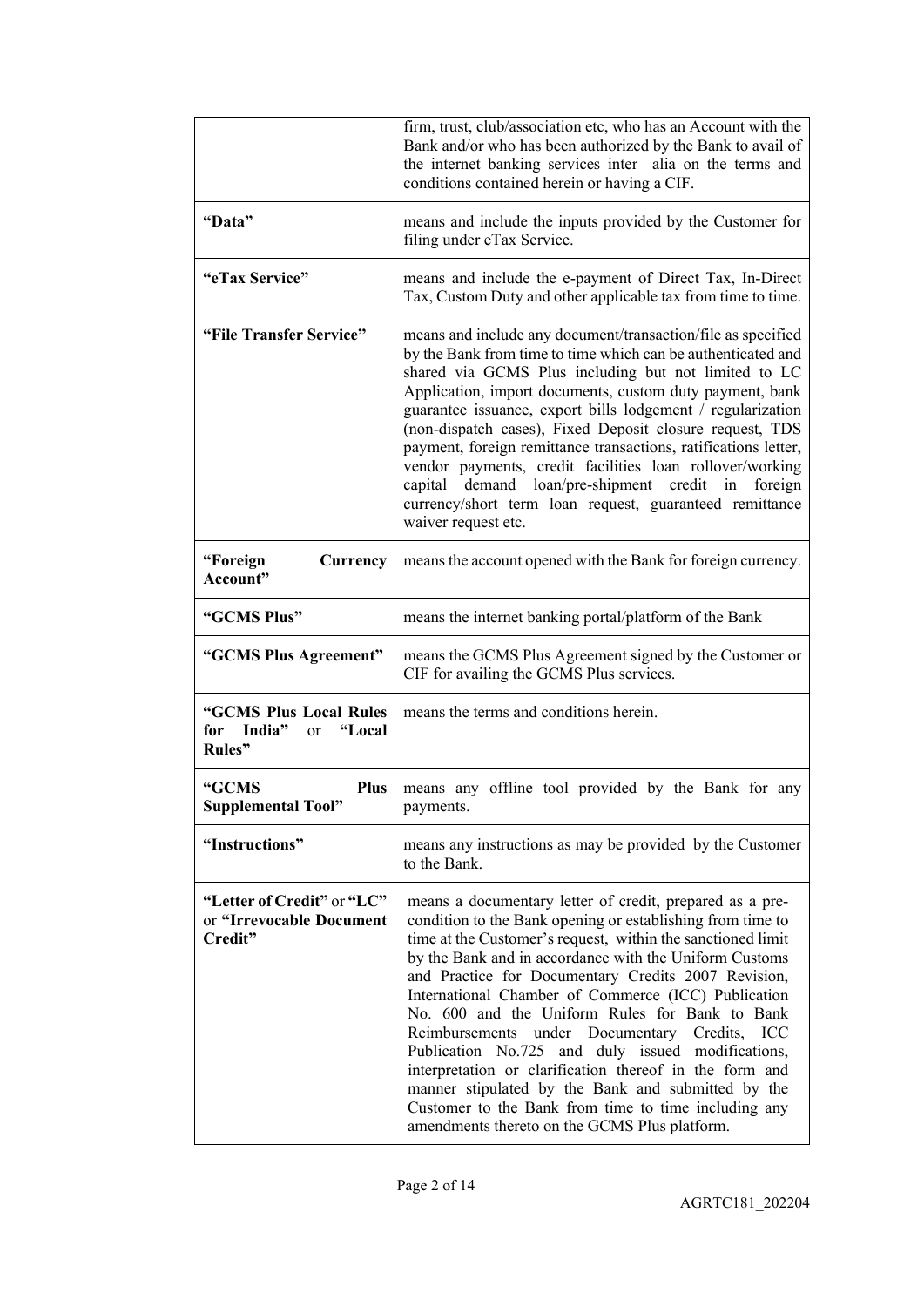| "PAN"                               | means a permanent account number in a unique<br>alphanumeric number issued by the Income<br>Tax<br>Department to eligible person.                                                                                                                                               |
|-------------------------------------|---------------------------------------------------------------------------------------------------------------------------------------------------------------------------------------------------------------------------------------------------------------------------------|
| "Participating Bank"                | means and include any bank designated as collecting bank by<br>Central Board of Direct Taxes with whom the Bank has<br>opened a current account for effecting e-payment of any tax.                                                                                             |
| "Payment"<br>Acknowledgement"       | means and include the payment confirmation receipt issued<br>by the respective government department.                                                                                                                                                                           |
| "Payment Date"                      | means the due date on which the respective tax has to be paid<br>to the Government.                                                                                                                                                                                             |
| "Reserve Bank of India"<br>or "RBI" | means the India's central bank and regulatory body<br>established under the provisions of Reserve Bank of India<br>Act, 1934, as amended from time to time.                                                                                                                     |
| "Statutory Payments"                | means and include the Provident Fund, Gratuity, ESIC or any<br>other payments required to be made in terms of Applicable<br>Law.                                                                                                                                                |
| "TAN"                               | means a tax deduction and collection account number in a<br>unique alphanumeric number issued by Income Tax<br>Department to the persons who are required to deduct or<br>collect tax on payments made by them under the Income Tax<br>Act, 1961, as amended from time to time. |

#### **1.2 Interpretation**

The provisions of the Local Rules will prevail over the Agreement.

#### **2. DOMESTIC PAYMENTS**

#### **2.1 Transactions**

All transactions, pursuant to the Agreement shall be governed by and subject to all Applicable Law and Bank's Internal Rules, Practices and Customary Formalities governing such transactions.

The Customer agrees that any fund transfer request initiated by the Customer through National Electronic Funds Transfer, Real Time Gross Settlement and/or any other mode, the credit will be effected by the Bank solely based on the beneficiary account number information (as provided by the Customer) and the beneficiary name particulars will not be used**.**

#### **2.2 eTax Service**

- 2.2.1. For the Customer availing the File Transfer Service, the Bank shall provide the eTax Service.
- 2.2.2. The Customer shall transfer the Data to the Bank giving payment request for the eTax Service through the File Transfer Service and in the form set forth by the Bank. The Customer shall, immediately after the transmission of the Data, notify the Bank thereof in the manner designated by the Bank. The Data shall become firm and fixed, if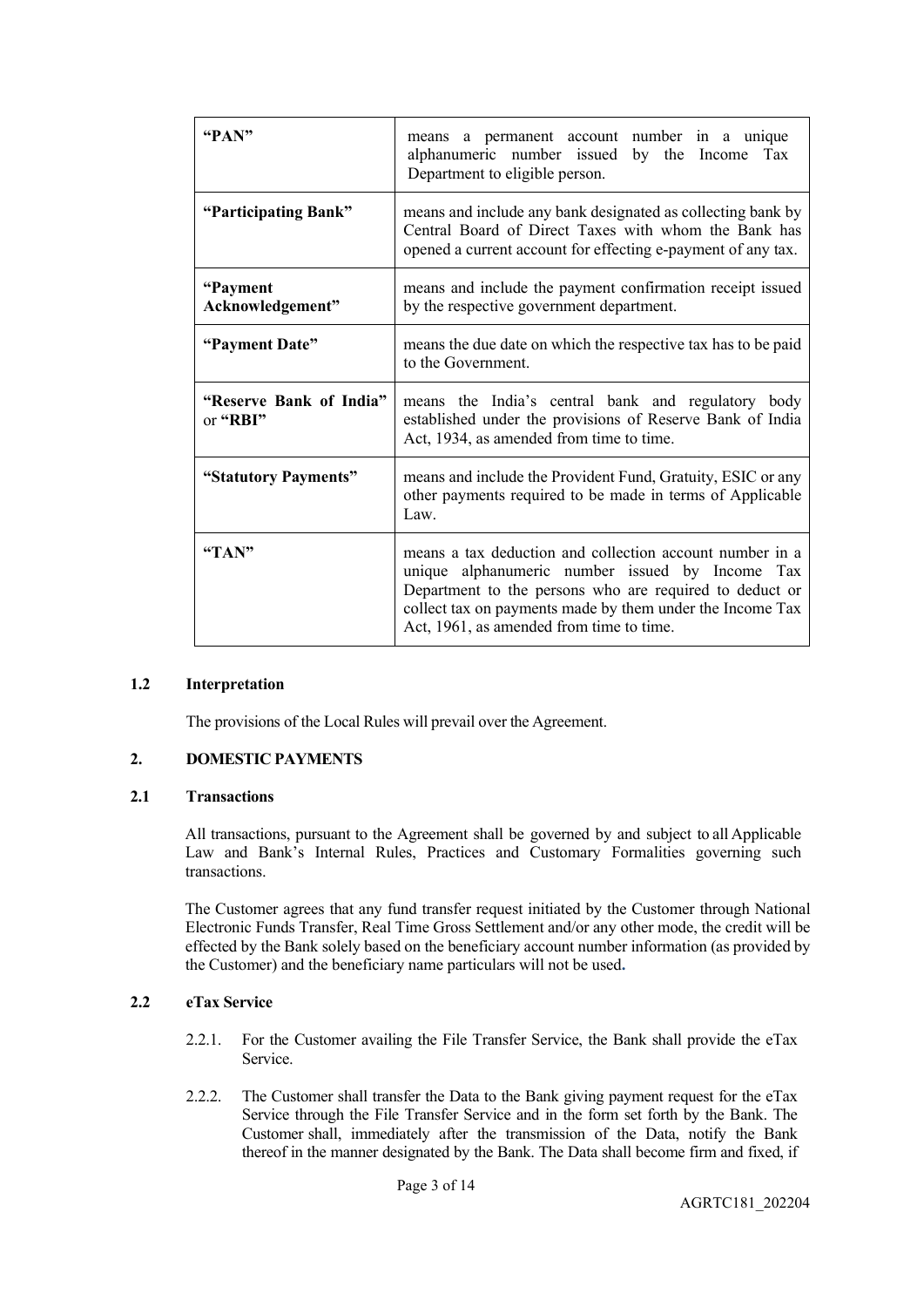and when the Bank receives such notice and becomes aware of the Data. The Bank is under no obligation to verify the Data received through File Transfer Service.

- 2.2.3. The following provisions shall apply with respect to the e-payment of Direct Tax:
	- 2.2.3.1. The remittance shall be routed through and handled by officers of the Bank / or other Participating Bank.
	- 2.2.3.2. The Bank shall immediately notify the Customer of the Participating Bank. It shall be deemed that the Customer has accepted the Participating Bank, unless the Customer raises any objection to it. The Bank shall not be liable to the Customer for any damages or expenses which it may incur as a result of the acts of, or the events attributable to, the Participating Bank.
	- 2.2.3.3. The remittance may be routed through and handled at the Bank's discretion by any of the officers of the Bank or the Participating Bank.
	- 2.2.3.4. The Customer shall provide the Bank relevant challan duly filled in with accurate PAN / TAN number and other details which will form part of payment request. The details provided by the Customer in the challan shall be linked to the Participating Bank.
	- 2.2.3.5. The Customer hereby irrevocably authorizes the Bank to debit the Customer's Account with the Bank and transfer the funds to the Participating Bank as per the Data. The Bank will liaise with the Participating Bank and effect the tax payment. On receiving the Payment Acknowledgement from the Participating Bank, the Bank shall confirm with the Customer on the tax having been paid and the copy of the said Payment Acknowledgement shall be shared with the Customer.
- 2.2.4. The following provisions shall apply with respect to the e-payment of Custom Duty:
	- 2.2.4.1. The remittance shall be routed through and handled by officers of the Bank / or the Participating Bank designated by Central Board of Excise and Customs with whom the Bank has opened a current account for effecting e-payment.
	- 2.2.4.2. The Bank shall notify the Customer regarding the Participating Bank. It shall be deemed that the Customer has accepted the Participating Bank, unless the Customer raises any objection to it. The Bank shall not be liable to the Customer for any damages or expenses which it may incur as a result of the acts of, or the events attributable to, the Participating Bank.
	- 2.2.4.3. The remittance may be routed through and handled at the Bank's discretion by any of the officers of the Bank or the Participating Bank.
	- 2.2.4.4. The Customer shall provide the Bank relevant Application/Form duly filled in with accurate Import-Export Code, Challan Number and Bill of Entry number and other details which will form part of payment request. Details provided by the Customer in the Application/Form shall be linked to the Participating Bank.
	- 2.2.4.5. The Customer also agrees to the Bank transferring the funds to the account of the Participating Bank by debit to the Account held with the Bank, which should be designated in the Data. The Bank will liaise with the Participating Bank and effect the tax payment. On receiving the on-line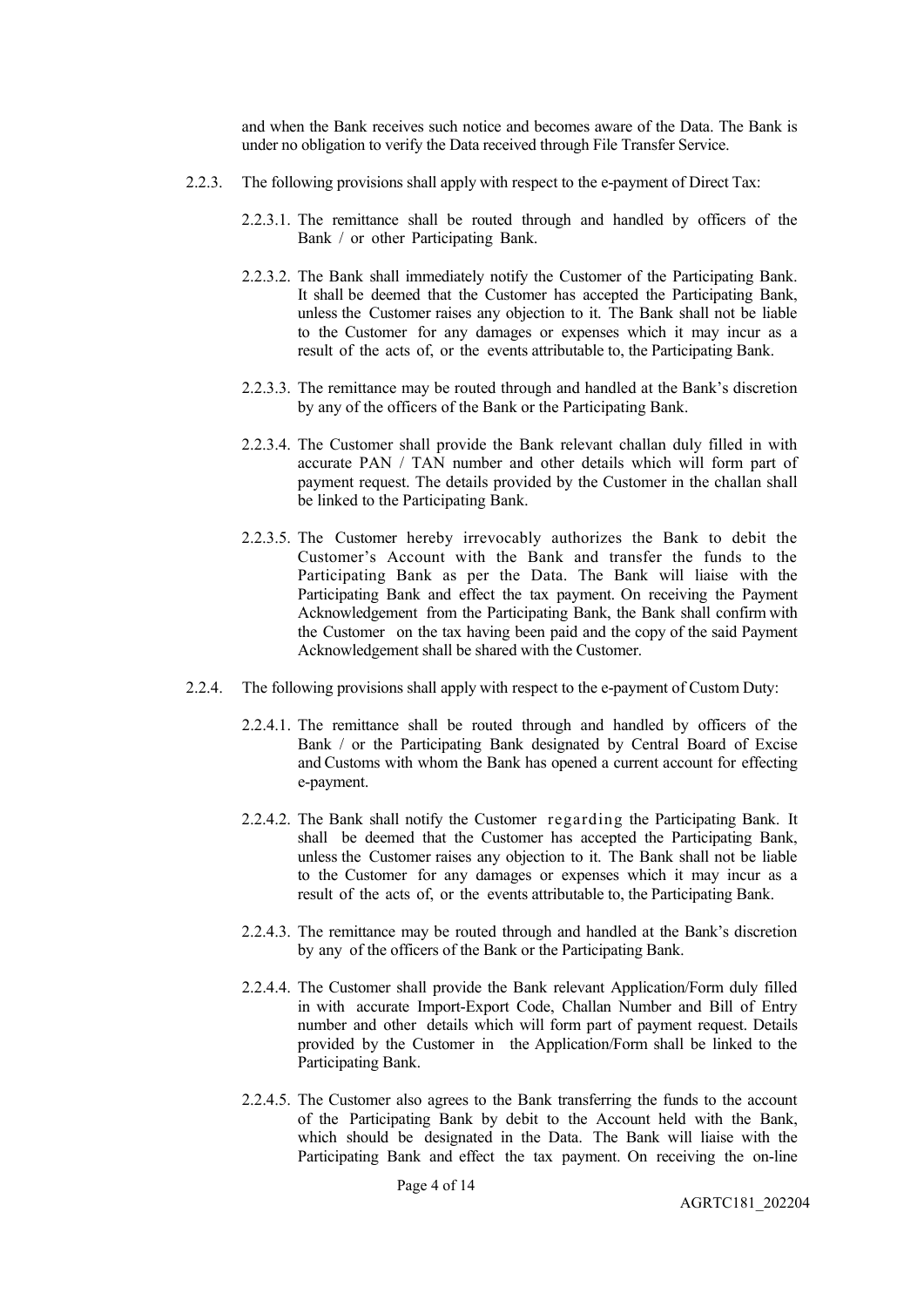acknowledgement from the Participating Bank, the Bank shall advise the Customer on the tax having been paid and the copy with Payment Acknowledgement shall be shared with the Customer.

- 2.2.5. The Customer shall transfer to the Account held with the Bank or procure in the Account held with the Bank the amount equal to the aggregate of tax payment and fees during the Business Hours on the Payment Date.
- 2.2.6. The Bank / Participating Bank shall have the discretion as to:
	- (a). Use of codes and ciphers;
	- (b). Instrument of remittance and the means of transmission.
- 2.2.7. The Customer acknowledges that the eTax Service may not be effected, whether or not a notice is given by the Bank, in any of the following cases:
	- (a). where the funds available in the Account held with the Bank are not sufficient on the Payment Date for the eTax Service;
	- (b). where there exists security interest created over, or attachment made against, the funds in the Account held with the Bank and the disposition thereof is restricted or prohibited;
	- (c). where the instruction for the eTax Service does not satisfy the conditions set forth by the Bank;
	- (d). where there exists ambiguity, contradiction, omission or other defect in the Data/Instructions/Applications for the eTax Service;
	- (e). where the Bank observes that the instruction for the eTax Service may not be authorized by the Customer;
	- (f). where the effecting of the eTax Service may be in conflict with Applicable Law;
	- (g). where any event occurs which renders the eTax Service difficult or impossible.
- 2.2.8. The Customer acknowledges that the Bank will not deal with the calculation of the amount of taxes and other public charges and is not responsible with respect thereto. The Customer shall, on its responsibility, make an application for refund or an additional payment, if there occurs any surplus or shortfall in the said amount in relation to the eTax Service.
	- 2.2.8.1. The Customer shall be bound by the request and any further request for any modification, alteration or cancellation prior to the transmission and/or settlement shall be in writing and subject to the Bank's customary procedure. The Bank shall have no obligation to act upon any instruction to amend / cancel tax payment after it is transmitted.
	- 2.2.8.2. Any further request shall be in writing and handled as per the Bank's customary procedure.
	- 2.2.8.3. The Customer agrees that in case of any return of remittance by the receiving bank / Participating Bank / beneficiary for any reason the refund / credit by the Bank be made in Indian Rupees after deduction of the Bank's /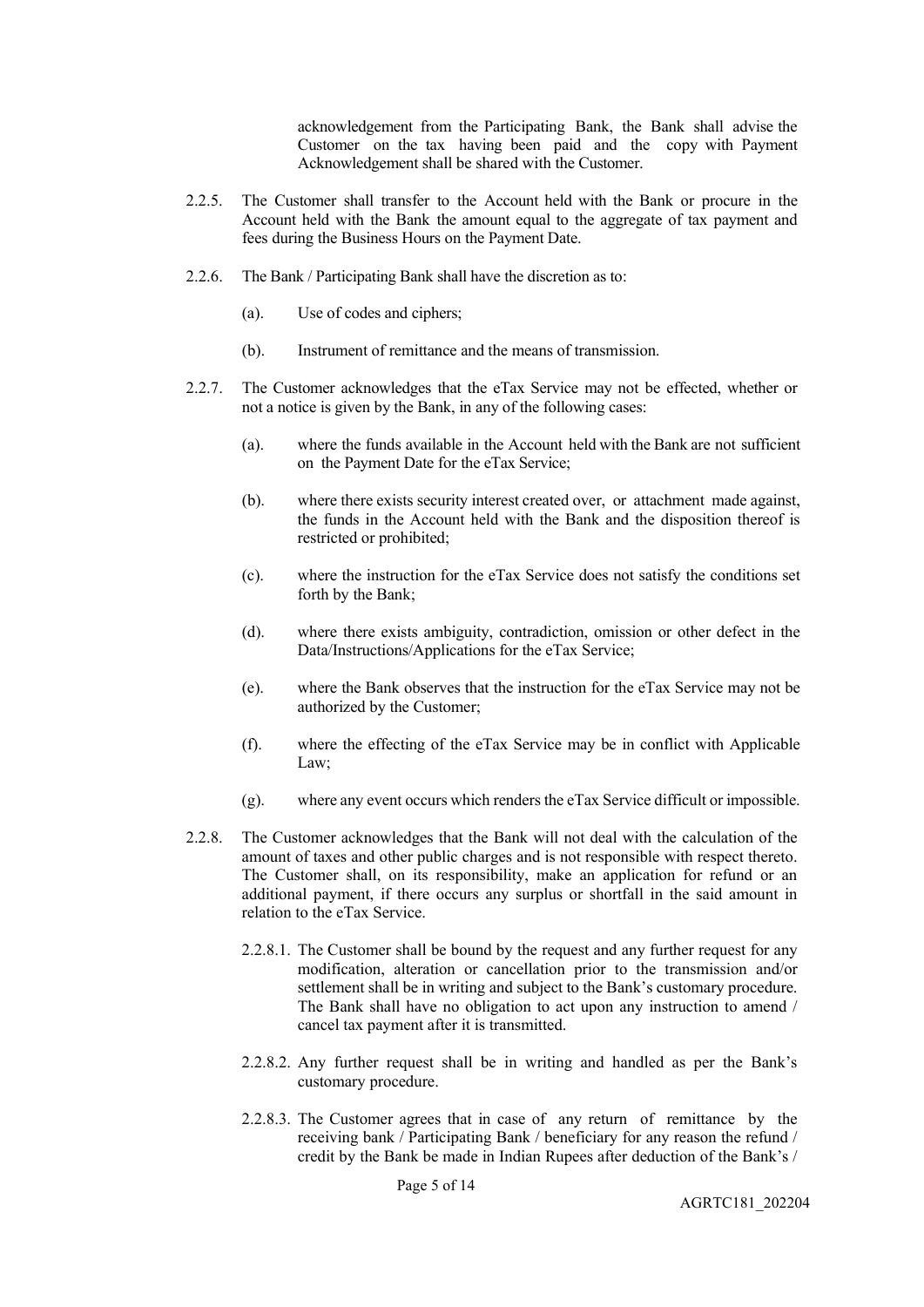concerned bank's fees and expenses. Any refund / credit required to be made in Foreign Currency Account will be at the Bank's applicable selling rate on the date of the credit and subject to Applicable Law.

- 2.2.8.4. The Customer agrees to follow the procedures, instructions and conditions for the use of this service.
- 2.2.8.5. The provisions relating to the GCMS Plus Supplemental Tool shall apply with respect to the off-line tool which the Customer may use at the discretion of the Bank for the purpose of the eTax Services.

### **2.3 Statutory Payments**

The Bank shall provide the Statutory Paymentsservices subject to Applicable Law and terms and conditions provided herein.

### **2.4 Fixed Deposit(s) through GCMS Plus:**

For the Fixed Deposit(s) placed by the Customer using GCMS Plus platform of the Bank, the Customer hereby agrees and confirms to abide and be bound by all the Terms And Conditions for Fixed Deposit available at MUFG Bank, Ltd.'s website Conditions for Fixed Deposit available at MUFG Bank, Ltd.'s website https://www.bk.mufg.jp/global/globalnetwork/asiaoceania/pdf/terms and conditions for fd.p [df](https://www.bk.mufg.jp/global/globalnetwork/asiaoceania/pdf/terms_and_conditions_for_fd.pdf) (as amended from time to time).

### **3. FOREX (FX) PAYMENT**

### **3.1 Overseas payment services**

- 3.1.1. The Customer hereby confirms that in the transaction for overseas remittance pursuant to the Agreement, the Bank will be subject to the terms thereof only to the extent that the terms of such transaction (including, without limitation, all related documents and drafts thereof) do not contain, state or mention acts involving any countries, organizations, entities or individuals to whom sanctions apply under lists maintained by the United Nations, the European Union, the United States of America, Japan, India and other equivalent authorities, including, without limitation, goods of origin from sanctioned countries, prohibited goods, places of loading discharge or transshipment, or the use of the vessel or carrier of any of the above.
- 3.1.2. The Customer agrees and undertakes to provide any and all documents/information as required by the Bank in original, where necessary for the purpose of affecting the remittance. In the absence of the requisite documents/information the Bank will not be liable for processing the transaction.
- 3.1.3. The Customer hereby confirms and declares that the transaction for overseas remittance pursuant to the Agreement does not contravene the provisions of the Foreign Exchange Management Act, 1999 or any rule, regulation, notification, direction or order made thereunder. The Customer confirms that measures under the Foreign Exchange and Foreign Trade Act of Japan related to North Korea or Iran do not and will not apply to the transaction for remittance.
- 3.1.4. The Customer undertakes to sign and execute a letter of undertaking or undertaking or any similar documents for providing the underlying import documents to the Bank from time to time.

# **4. OTHERS**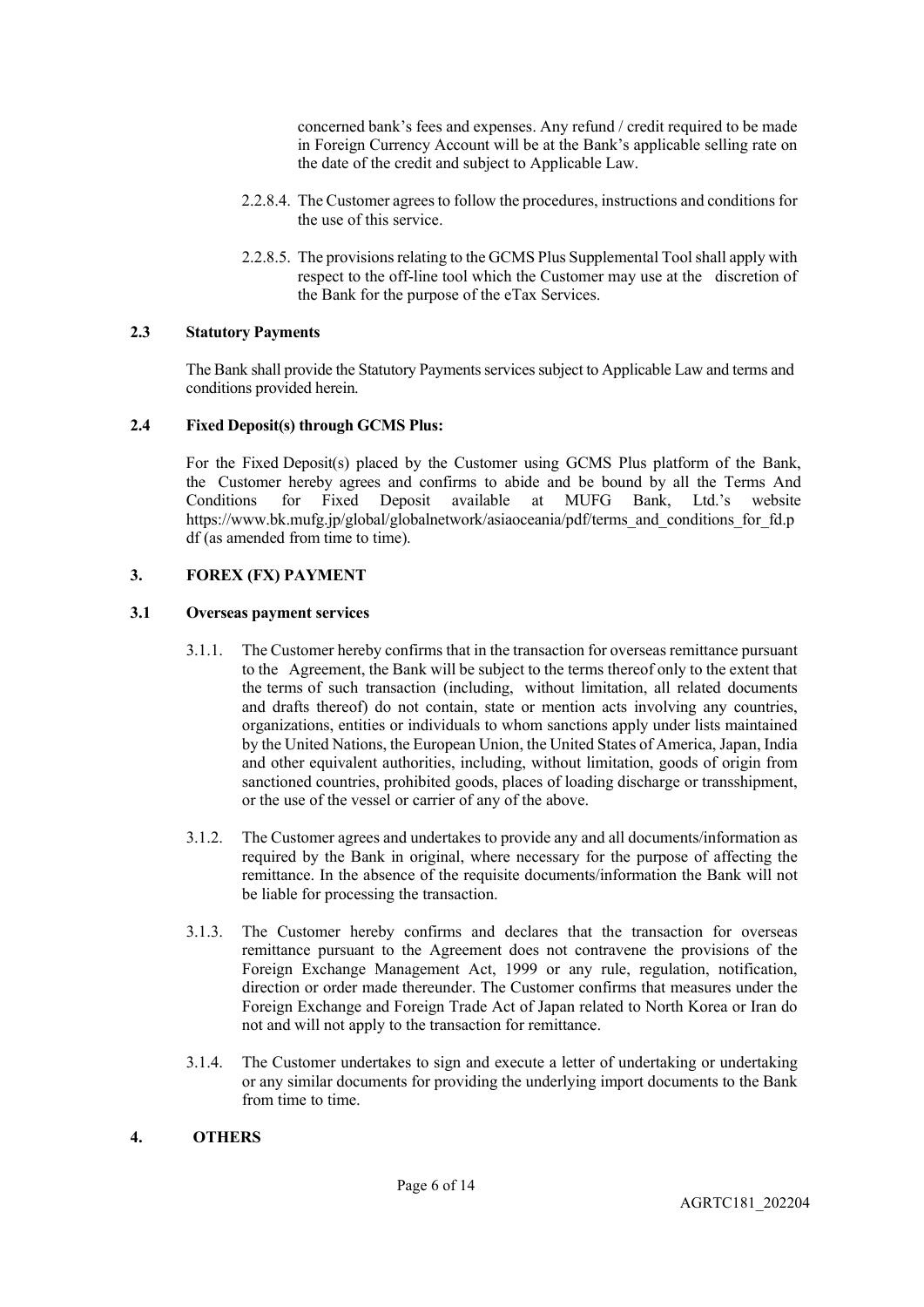### **4.1 Collection Services**

- 4.1.1. In consideration of the fee agreed to be paid by the Customer, the Bank shall provide collection services by processing various collections through NACH debit i.e. a mandate based debit solution. These services shall include NACH debit services i.e. the Bank (i) debiting the accounts of the Customer's clients in various destination banks through the NACH debit based on the information provided by the Customer and (ii) the remitting / crediting the monies so collected after deduction of agreed fees, as per the process agreed with the Customer into the Account held with the Bank.
- 4.1.2. The Customer shall be required to provide information through the File Transfer Service.
- 4.1.3. The Customer understands, accepts and confirms that:
	- (a). it shall be the Customer's primary obligation to obtain and submit the Customer's clients' mandates to the Bank. Only those mandates which fulfill the requirements prescribed by the Bank shall be sent for further processing.
	- (b). the Customer shall provide instructions regarding addition of new mandates, amendments and/or deletion of the existing mandates in the form and manner as may be required by the Bank from time to time. Further, the Bank shall solely act on the instructions stated as per the mandates.
	- (c). the Customer shall be solely responsible for the veracity of the information stated in the mandates.
	- (d). the Bank shall not be held liable in case of insufficient funds in the clients' bank account or for any transaction being rejected for any reason whatsoever.
	- (e). the Bank shall not be involved/be concerned with any dispute between the Customer and the client.

# **4.2 Letters of Credit:**

- 4.2.1. The Customer confirms and declares for every application for the Irrevocable Documentary Credit that:
	- (a). the goods imported/to be imported have not been included in the negative list/banned or restricted or canalized lists in the current Foreign Trade Policy of India;
	- (b). it is eligible for importation of the goods for which the Customer may apply for the Irrevocable Documentary Credit from time to time and the goods are imported entirely at its own risk and responsibility;
	- (c). it is not in contravention or evasion of the provisions of the Foreign Exchange Management Act, 1999 or of any rules, regulations, notifications, directions or orders made thereunder; and
	- (d). neither the customer (and related parties) are current targets of sanctions. The term "sanctions" would mean any financial, economic, or trade sanctions administered or enforced by the Government of Japan, the Government of the United States, or India.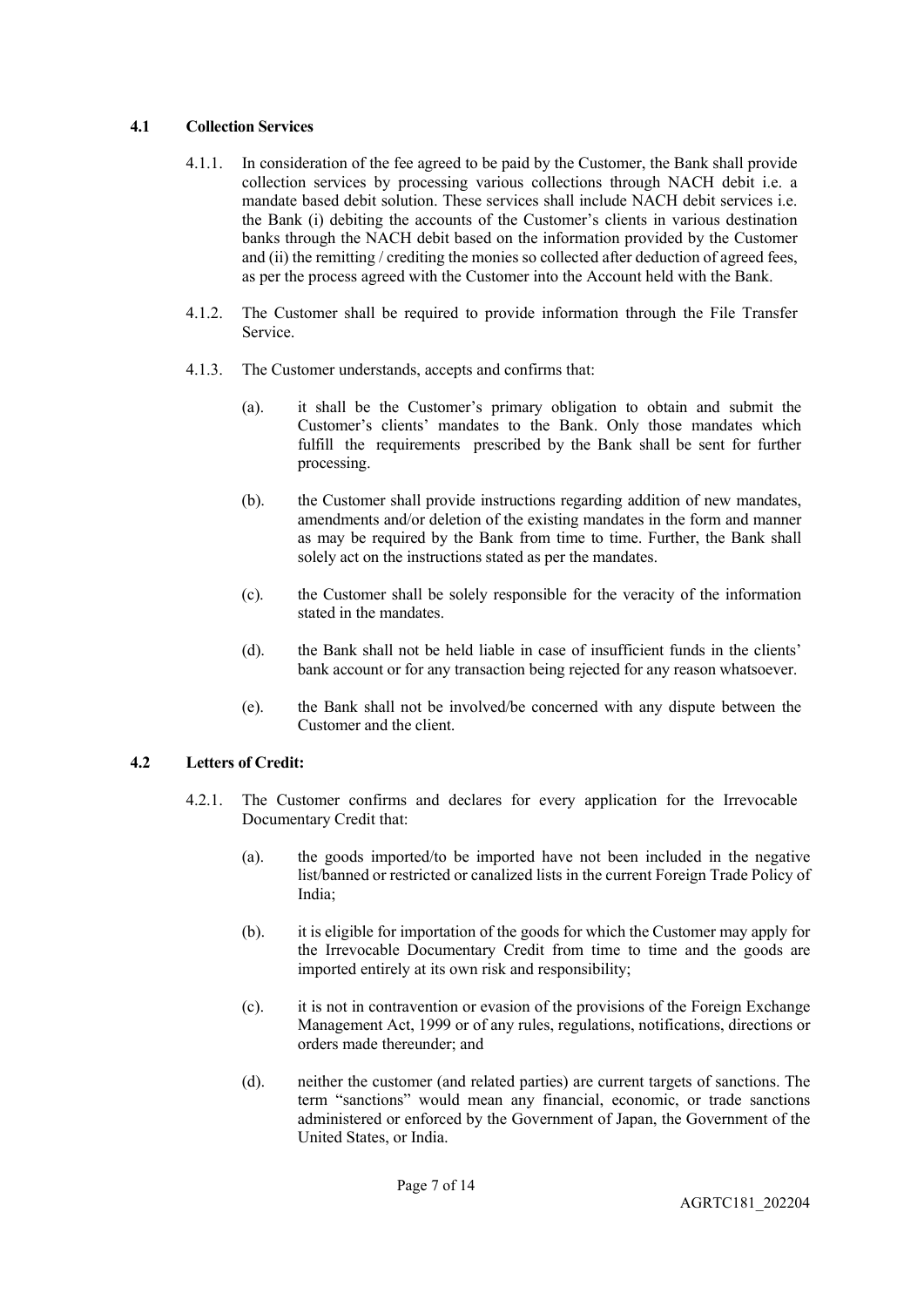- 4.2.2. The Customer hereby confirms and declares that each request for the issuance of the Irrevocable Documentary Credit will not relate to:
	- (a). any country(ies), organization, entities or individuals (under any laws) relating to any sanctioned parties listed under the laws and regulations of the United Nation ("UN"), United States of America ("USA"), Japan, or India any goods of origin from sanctioned countries listed under the laws and regulations of the UN, USA, Japan, or India nor do the vessels or carriers employed for shipment/airway have any relations or nexuses with Iran;
	- (b). any prohibited goods under the list of the UN, USA, Japan, or India any place of loading, place of discharge or place of transshipment under the list of the UN, USA, Japan, or India nor any ports located in Iran;
	- (c). any vessels or carriers relating to any sanctioned parties listed under the UN, USA, Japan, or India;
	- (d). any Office of Foreign Assets Control ("OFAC") sanctioned countries, or countries sanctioned under North Korean or Iranian measures of the Foreign Exchange and Foreign Trade Act of Japan;
	- (e). proceeds will be used for lawful purposes and would not be used or granted to sanctioned parties/activities;
	- (f). any proceeds being used by or granted to sanctioned parties/activities; and
	- (g). repayment of the proceeds involving sanctioned parties/activities.
- 4.2.3. The Customer declares that the goods are freely importable and in case the ordered goods imported from any neighboring countries of sanctioned countries as stated hereinabove, are not meant to be transferred from any Specially Designated Nationals or any sanctioned countries as stated hereinabove, and are covered under the current Foreign Trade Policy of India.
- 4.2.4. The Customer understands and accepts that no legal action can be brought against the Bank by the Customer for any claim, losses or damages that the Customer may suffer on account of a freeze, seizure or any other action taken by the authorities concerned in relation to the issuance of the Irrevocable Documentary Credit in violation of any laws and regulations of the OFAC, UN, Japan or India. The Customer undertakes that the Bank shall have liberty to do all such acts which may be deemed necessary for its compliance with the statutory and other regulatory guidelines as applicable to the Bank.

#### **4.3 Other Applications/Forms**

Subject to the necessary authority and requisite approvals, the Customer may send the Bank any Application, Forms, amendment requests (if any), copies of underlying Application, Forms, amendment requests (if any), copies of underlying documents/contracts/invoices/bills or any other documents as may be required by the Bank for such products and services as approved by the Bank from time to time over the GCMS Plus platform.

For sending Applications/Forms through the GCMS Plus platform, the Customer hereby agrees and confirms that the Customer understands and agrees that if any request is found incorrect or cannot be given effect to unless it is followed up by submission of requisite documentation (as per the requirements of the Bank), the Bank shall not be required to act on the request until it receives such documentation from the Customer.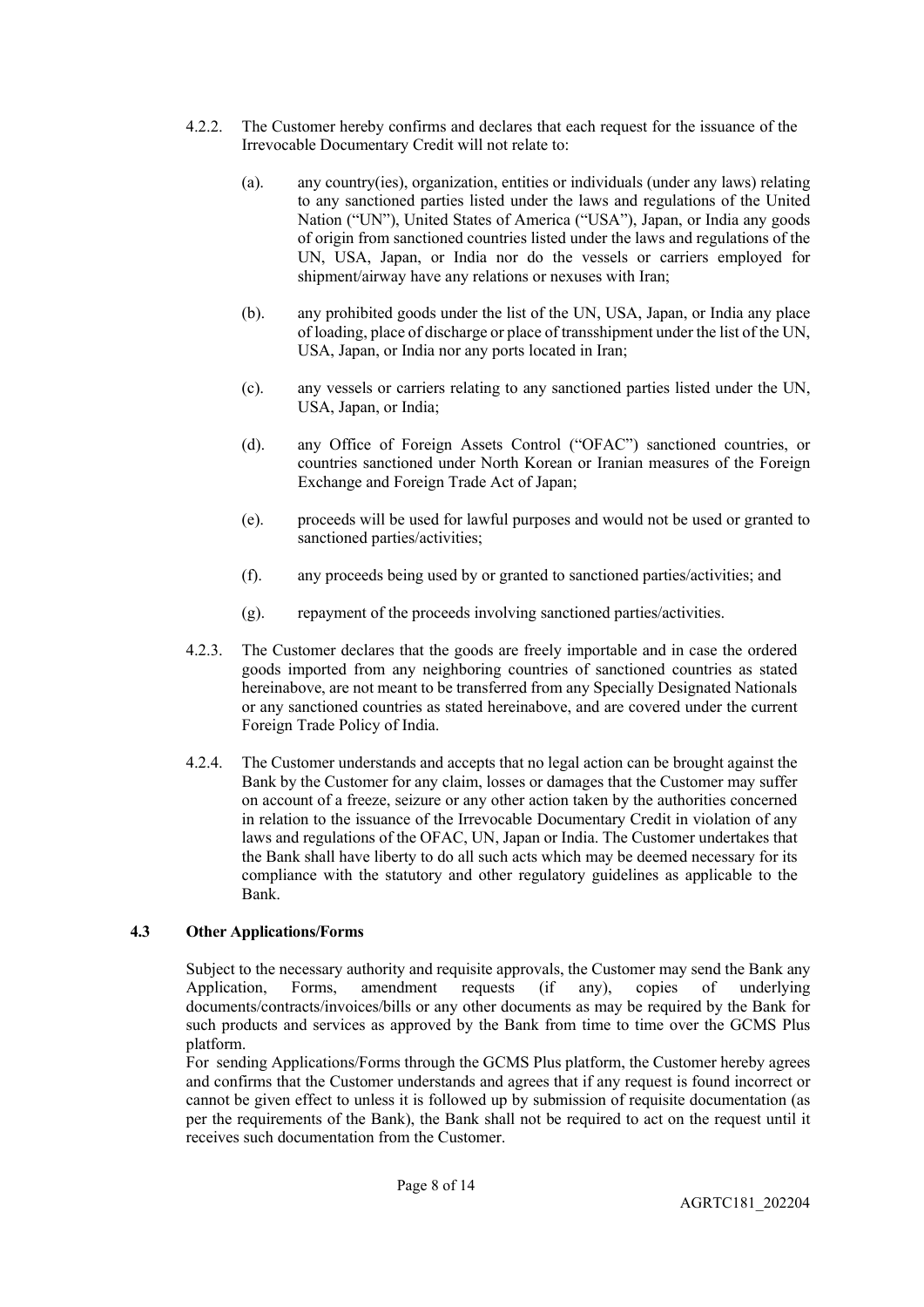### **4.4 Opening of Current Account:**

The Customer hereby confirms that it has read, understood and agrees to abide by the terms and conditions (as may be amended, supplemented and/or replaced by the Bank from time to time) displayed on the Bank's website at the link mentioned below governing the operation of the account(s), deposit(s) and facilities, services, products offered by the Bank which the Customer may use from time to time.

If the Customer is a corporate entity (i.e. company incorporated in India), please refer to the link (GMT + Local Addendum)

GMT + India addendum for corporate:

[https://www.bk.mufg.jp/global/globalnetwork/asiaoceania/pdf/gl\\_master\\_terms\\_for\\_corporate.](https://www.bk.mufg.jp/global/globalnetwork/asiaoceania/pdf/gl_master_terms_for_corporate.pdf) [pdf](https://www.bk.mufg.jp/global/globalnetwork/asiaoceania/pdf/gl_master_terms_for_corporate.pdf)

If the Customer is a non-corporate entity (i.e. any entity other than company), please refer to the link (MT + Local Addendum)

GMT + India addendum for other than corporate:

[https://www.bk.mufg.jp/global/globalnetwork/asiaoceania/pdf/gl\\_master\\_terms\\_for\\_other\\_cor](https://www.bk.mufg.jp/global/globalnetwork/asiaoceania/pdf/gl_master_terms_for_other_corporate.pdf) [porate.pdf](https://www.bk.mufg.jp/global/globalnetwork/asiaoceania/pdf/gl_master_terms_for_other_corporate.pdf)

# **5. CUT-OFF TIME**

| <b>Product</b>                      | <b>Timelines</b>                                                                                                                                                                                                                          |
|-------------------------------------|-------------------------------------------------------------------------------------------------------------------------------------------------------------------------------------------------------------------------------------------|
| <b>Transactions</b>                 | Designated cut-off time as may be notified by the Bank<br>$\bullet$<br>from time to time                                                                                                                                                  |
|                                     | Instructions for all transactions that are received after<br>designated cut-off time will be processed on the following<br>Business Day.                                                                                                  |
| eTax Service                        | Any payment request for eTax Service received prior to<br>the cut-off time on the Business Day will be processed on<br>the same day. Any payment request for tax payment after<br>the cut-off time will be made on the next Business Day. |
| <b>Statutory Payments</b>           | Designated cut-off time as may be notified by the Bank<br>٠<br>from time to time                                                                                                                                                          |
| <b>Fixed Deposits</b>               | Designated cut-off time as may be notified by the Bank<br>from time to time                                                                                                                                                               |
| <b>Overseas payment</b><br>services | Designated cut-off time as may be notified by the Bank<br>$\bullet$<br>from time to time                                                                                                                                                  |
| <b>Collection Services</b>          | Designated cut-off time as may be notified by the Bank<br>$\bullet$<br>from time to time                                                                                                                                                  |
| <b>Letters of Credit</b>            | Designated cut-off time as may be notified by the Bank<br>from time to time                                                                                                                                                               |
| Other<br><b>Applications/Forms</b>  | Designated cut-off time as may be notified by the Bank<br>٠<br>from time to time                                                                                                                                                          |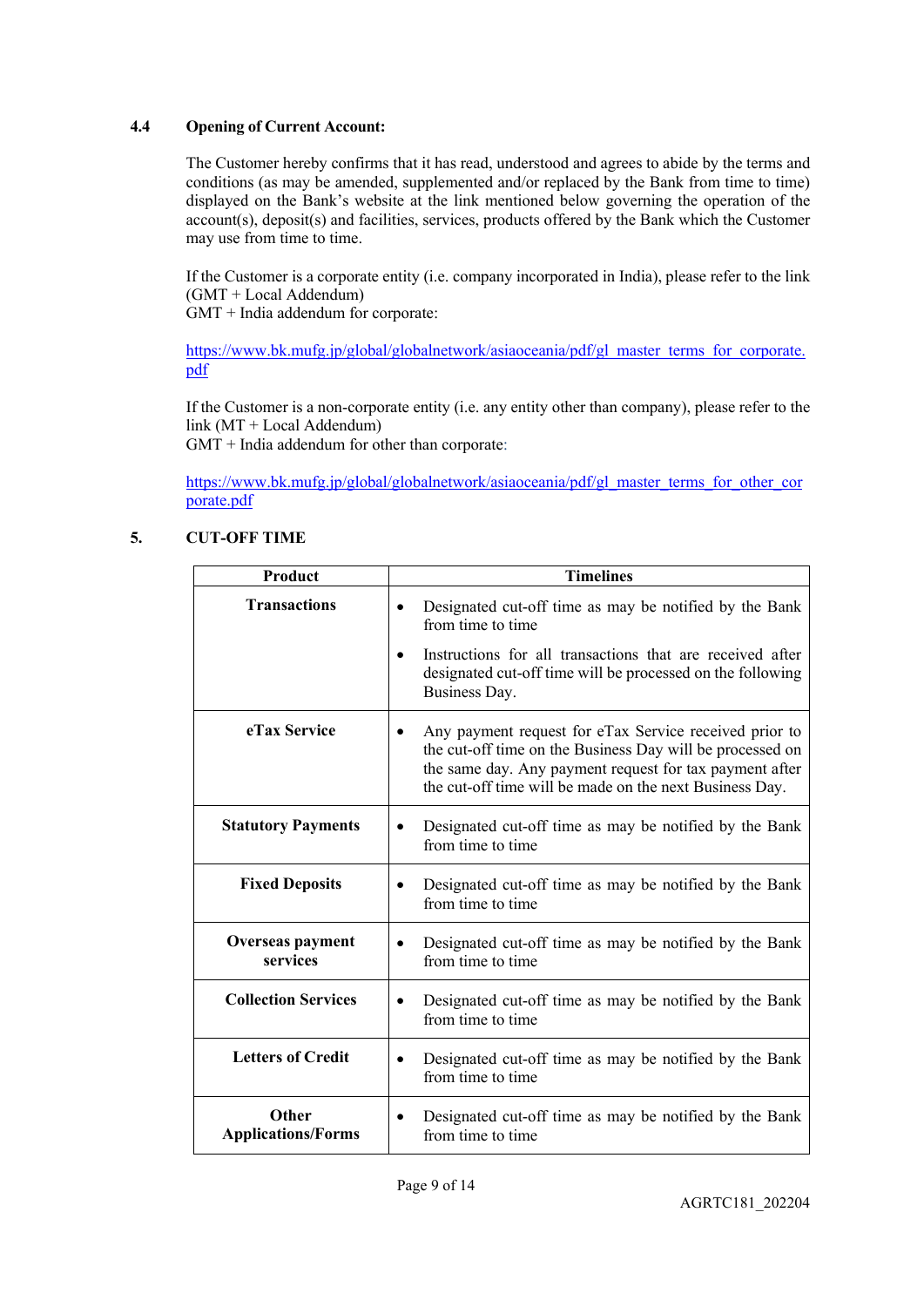| <b>Opening of Current</b><br>Account | Designated cut-off time as may be notified by the Bank<br>٠<br>from time to time                                                                                                                                                                                                                                                                                                                                                                                                                                                                                                                                                                                                           |
|--------------------------------------|--------------------------------------------------------------------------------------------------------------------------------------------------------------------------------------------------------------------------------------------------------------------------------------------------------------------------------------------------------------------------------------------------------------------------------------------------------------------------------------------------------------------------------------------------------------------------------------------------------------------------------------------------------------------------------------------|
| <b>File Transfer</b>                 | The instruction for the File Transfer Services received by<br>the Bank after the respective designated cut-off time of<br>the relevant branch of the Bank in India will be<br>automatically processed on the following Business Day of<br>the relevant branch of the Bank. The designated cut-off<br>times for each branch of the Bank in India may change<br>from time to time and information regarding the same is<br>available at the respective branches.                                                                                                                                                                                                                             |
|                                      | If at the time the instruction for the File Transfer<br>٠<br>Services is received by the Bank, the value date listed<br>in the instruction is a date that is no more than seven<br>calendar days prior to the date on which the instruction is<br>received, then the past value date will be automatically<br>replaced with the date on which the Bank receives the<br>instruction (unless the instruction is received after the<br>cut-off time, in which case it will be replaced with the<br>following Business Day) such that the latest value date<br>becomes the date on which the instruction is received<br>(or the following Business Day if received after the cut-off<br>time). |

# **6. LIABILITIES OF THE BANK**

- **6.1** The Bank shall not be liable for any unauthorized transactions in the Account(s) through the use of GCMS Plus which can be attributed to the fraudulent or negligent conduct of the Customer.
- **6.2** The Bank shall not be liable to the Customer for any damages whatsoever whether such damages are direct, indirect, incidental, consequential and irrespective of whether any claim is based on investment or any other loss of any character or nature whatsoever and whether sustained by the Customer or any other person, if GCMS Plus access is not available in the desired manner for reasons including but not limited to natural calamity, fire and other natural disasters, legal restraints, faults in the telecommunication network or internet or network failure, software or hardware error of other equipment(s) installed at the Bank / Participating Bank(s) or any other reasons beyond the control of the Bank.
- **6.3** The Bank shall endeavor to take all possible steps to maintain secrecy and confidentiality of its Customer's Account/information but shall not be liable to the account holder(s) for any damages whatsoever caused on account of breach of secrecy/confidentiality due to reasons beyond the control of the Bank.
- **6.4** The Bank, for valid reasons, may refuse to execute any instructions placed by the Customer.
- **6.5** Notwithstanding anything contained herein, where the Bank has reason to believe that any transaction or marking of liens have been fraudulently made (hereinafter referred to as a "**Suspect Transaction**"), the Bank shall be entitled to withhold payment pertaining to such Suspect Transaction in accordance with regulatory laws relating to Money Laundering or otherwise. If the Bank determines after due enquiry and investigation that the transaction is a valid transaction and not a Suspect Transaction, the Bank shall release such withheld payment subsequently.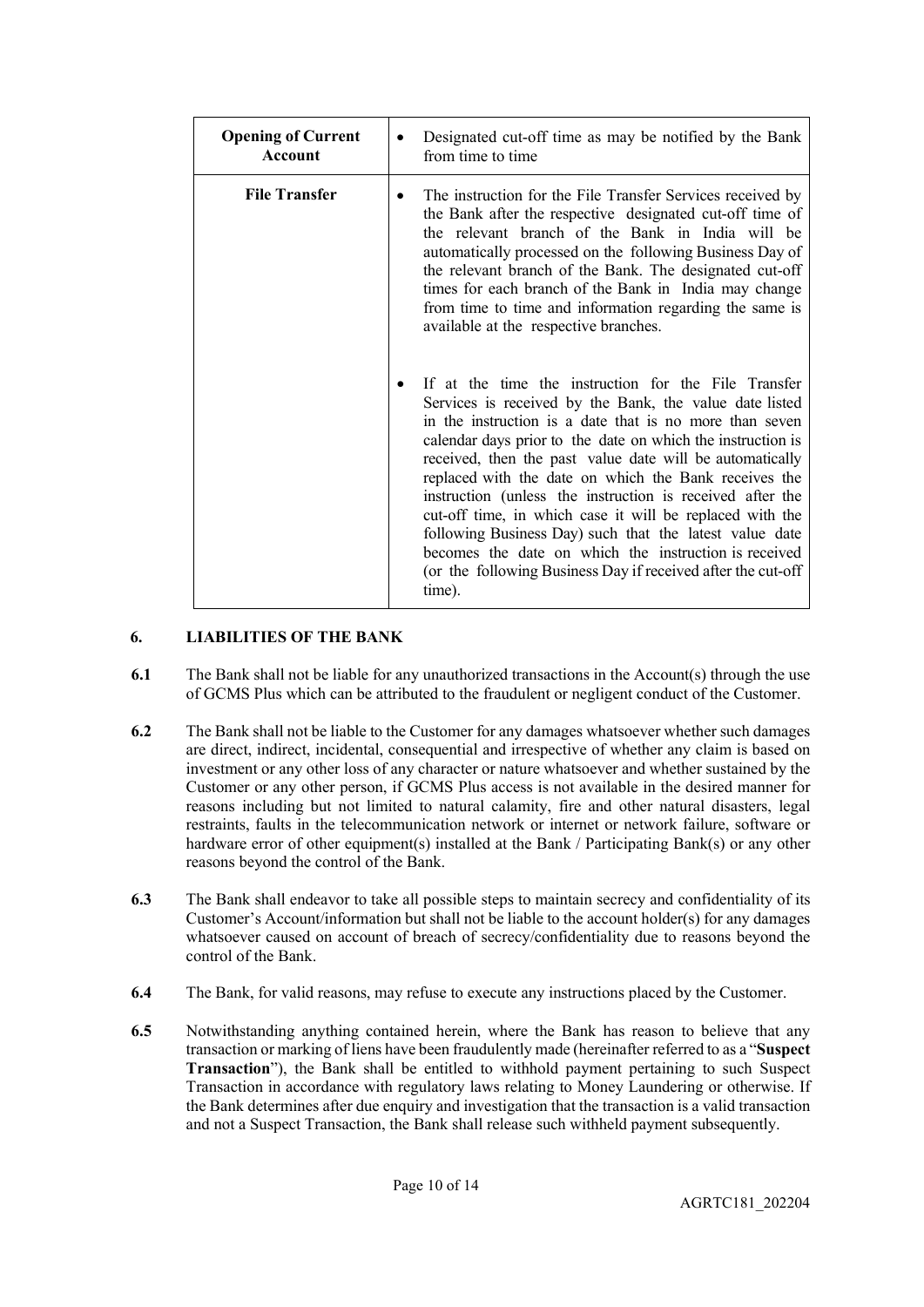- **6.6** The Customer agrees not to hold the Bank responsible for any consequential, special, indirect or incidental loss or damage arising from
	- (a). any act or omission on the part of the Bank / Participating Bank.
	- (b). delayed delivery or non-delivery of applications / payment instructions.
	- (c). observance of local customs and practices, laws and regulations.
	- (d). the contents of the messages transmitted to the beneficiary.
	- (e). domestic or foreign laws and regulations.
	- (f). non-availability of funds in the Account while initiating the payment.
	- (g). any act or omission of the Bank / concerned bank(s) or delayed delivery to verify any tax transfer request.
	- (h). any action taken in good faith by the Bank's staff in effecting the transaction.
	- (i). any special, consequential, indirect or punitive damages.
	- (j). the contents of the messages transmitted to the beneficiary.
	- (k). any losses other than those directly caused by the Bank's negligence.
	- (l). payment made to the beneficiary whose identity is considered to have been positively ascertained / established by offices of the Bank or the Participating Bank(s).
	- (m). any penalty imposed by the tax authorities for any delay in payment or otherwise.

# **7. RIGHT TO SET OFF AND LIEN**

The Bank shall have the right of set off the balance in and put a lien on, irrespective of any other lien or charge, present as well as future, the Account(s) held by Customer or in any other account, whether in single name or joint names, to the extent of all outstanding dues, whatsoever arising as a result of the GCMS Plus services extended to and/or used by the Customer.

# **8. CONSENT**

The Bank may collect, hold, process and use information relating to the Customer and its authorised representatives/persons/agents ("**Customer Representatives**"), including but not limited to information relating to accounts, addresses, business, transactions, sensitive personal data and any other information relating to the Customer and Customer Representatives, whether provided by the Customer or Customer Representatives, or that may otherwise come into the possession of the Bank (such information collectively, "**Customer Information**"). Customer Information therefore also includes sensitive personal data or information ("**SPDI**") that may consist of or relate to: (a) names, contact details, personal details, business details and personal preferences; (b) information relating to, or arising out of complying with the Bank's 'Know Your Client' (KYC) obligations; (c) information that may help to provide, improve and maintain the Bank's products and services; (d) financial information that may include, but might not be limited to, details related to Customer accounts, facilities or any payment instrument details; and (e) biometric information that measures and analyses human body characteristics (such as voice, fingerprints or facial patterns).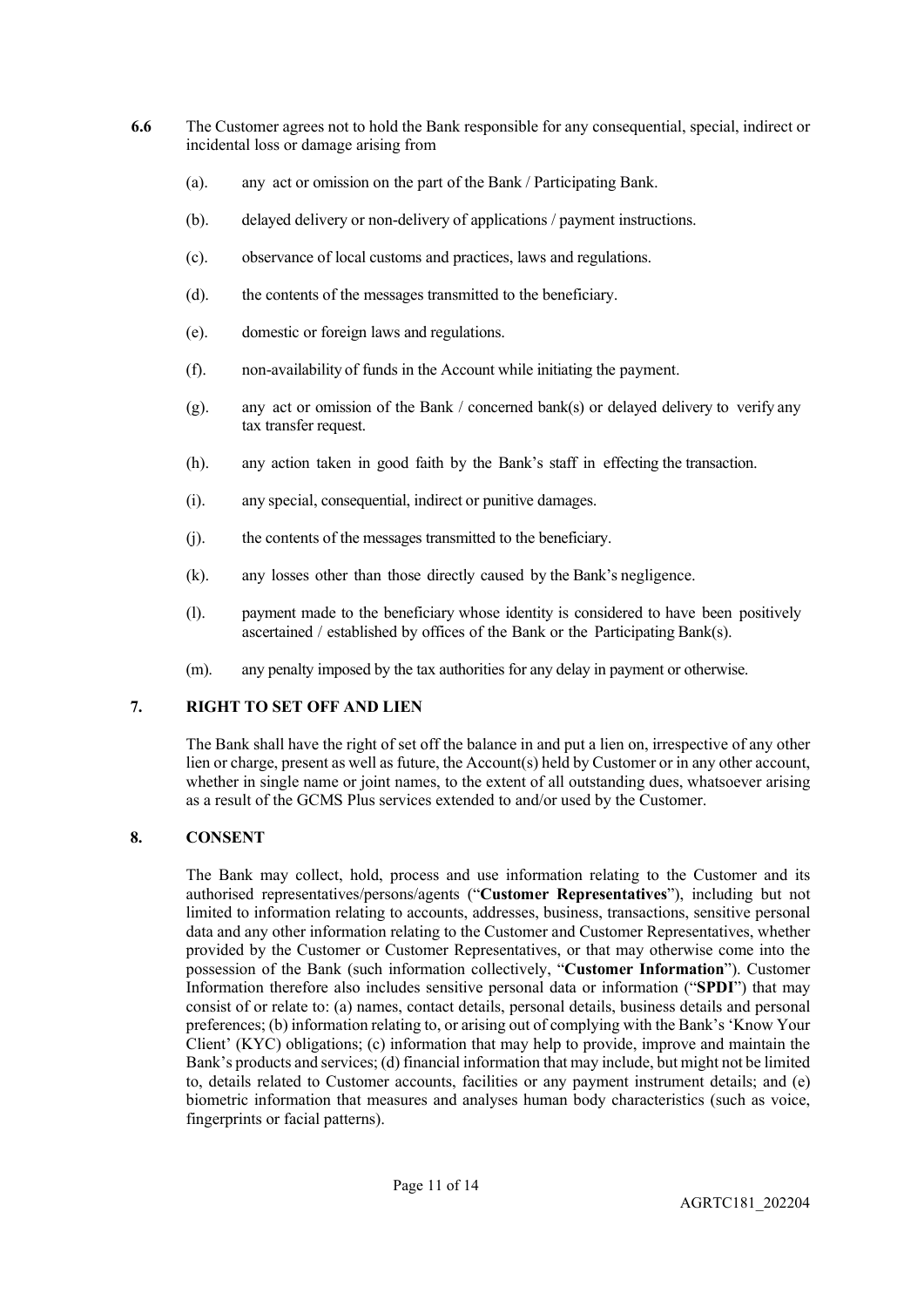The Customer acknowledges and agrees that the Bank shall be free to collect, use and/or disclose from time to time Customer Information in whatsoever form to local or foreign entities as may be required, including but not limited to: (a) other offices, branches, subsidiaries, affiliates and group entities of the Bank (such offices and entities, whether in India or in any country outside India. collectively, the "MUFG Group") <sup>1</sup> and (b) third parties/service India, collectively, the "**MUFG Group**")<sup>[1](#page-11-0)</sup>  $(b)$  third parties/service providers/vendors/advisors/consultants such as but not limited to messengers, couriers, credit rating agencies, trade repositories, verification agencies and marketing agencies engaged by the Bank, for various purposes which the Bank considers appropriate, necessary or desirable, who in turn may also hold or process the Customer Information (such purposes collectively, "**Permitted Purposes**"). Permitted Purposes include, without limitation, (a) account opening, administration, review and grant of credit facilities to the Customer; (b) conduct of credit checks and references; (c) managing Customer relationship and servicing the Customer including designing, offering and marketing financial and other products and banking services; (d) collection of debts/amounts due by the Customer to the Bank and verification of security provided by the Customer/third party, (e) internal control and risk management; (f) reporting and/or retention of Customer Information to the extent required by any order or directive regarding reporting and/or retention of Customer Information required by any authority, body or agency (whether within or outside India) in accordance with which the Bank/MUFG Group is required or accustomed to act (or where such reporting or retention is required as per MUFG Group's internal policies); (g) complying with the requests or requirements of any government, regulatory or other similar agency or authority in and/or outside India; (h) general management and oversight; and (i) any other incidental business purposes. The Customer consents that the Bank may retain Customer Information for as long as it is necessary to fulfil the Permitted Purposes for which it was collected and stored or as permissible under Applicable Law.

The Customer further consents to the disclosure of Customer Information by the Bank and/or the MUFG Group: (a) pursuant to subpoena or other court processes, or to the extent required in connection with any litigation concerning the Customer (b) when requested by any other bank/financial institution/Reserve Bank Of India/credit rating agencies; (c) to debt recovery agencies; (d) to any potential or actual purchaser/assignee of the Bank of any of its rights/business; (e) to participants or processors in any payment network of which the Bank is a member/participant; (f) to any agents or contractors which have entered into an agreement to perform any services for the Bank's and/or the MUFG Group's benefit and to any other person(s) to whom the Bank deems fit to make such disclosure; and  $(g)$  when otherwise required to do so in accordance with Applicable Law or for any other incidental, related or collateral purposes.

The Customer represents and warrants to the Bank that where it or any Customer Representative provides any SPDI to the Bank, it is duly authorised to collect, use and disclose such SPDI and, where applicable, that its Customer Representatives have consented to the provision of such SPDI. The Customer hereby further undertakes to procure any other person or party to, sign and deliver to the Bank any documents as the Bank may from time to time require to give full force and effect to the above consent, authorisation and permission given by the Customer.

# **9. TAXES, DUTIES, CHARGES**

The Bank reserves the right to charge and recover from the Customer service charge for providing services through GCMS Plus. The Customer hereby authorizes the Bank to recover the service charge by debiting any of the Accounts of the Customer or by sending a bill to the Customer who will be liable to make the payment within the specified period. Failure to do so shall result in recovery of the service charge by the Bank in a manner as the Bank may deem fit along with such interest stipulated by the Bank and/or withdrawal of the GCMS Plus without any liability to the Bank. All applicable out of pocket expenses will be borne by the Customer, which may be in addition to the normal charges and may be decided by the Bank from time to time. The Customer

<span id="page-11-0"></span><sup>&</sup>lt;sup>1</sup> An indicative list of entities within the MUFG Group can found on our global website [\(https://www.mufg.jp/english/](https://www.mufg.jp/english/) profile/).